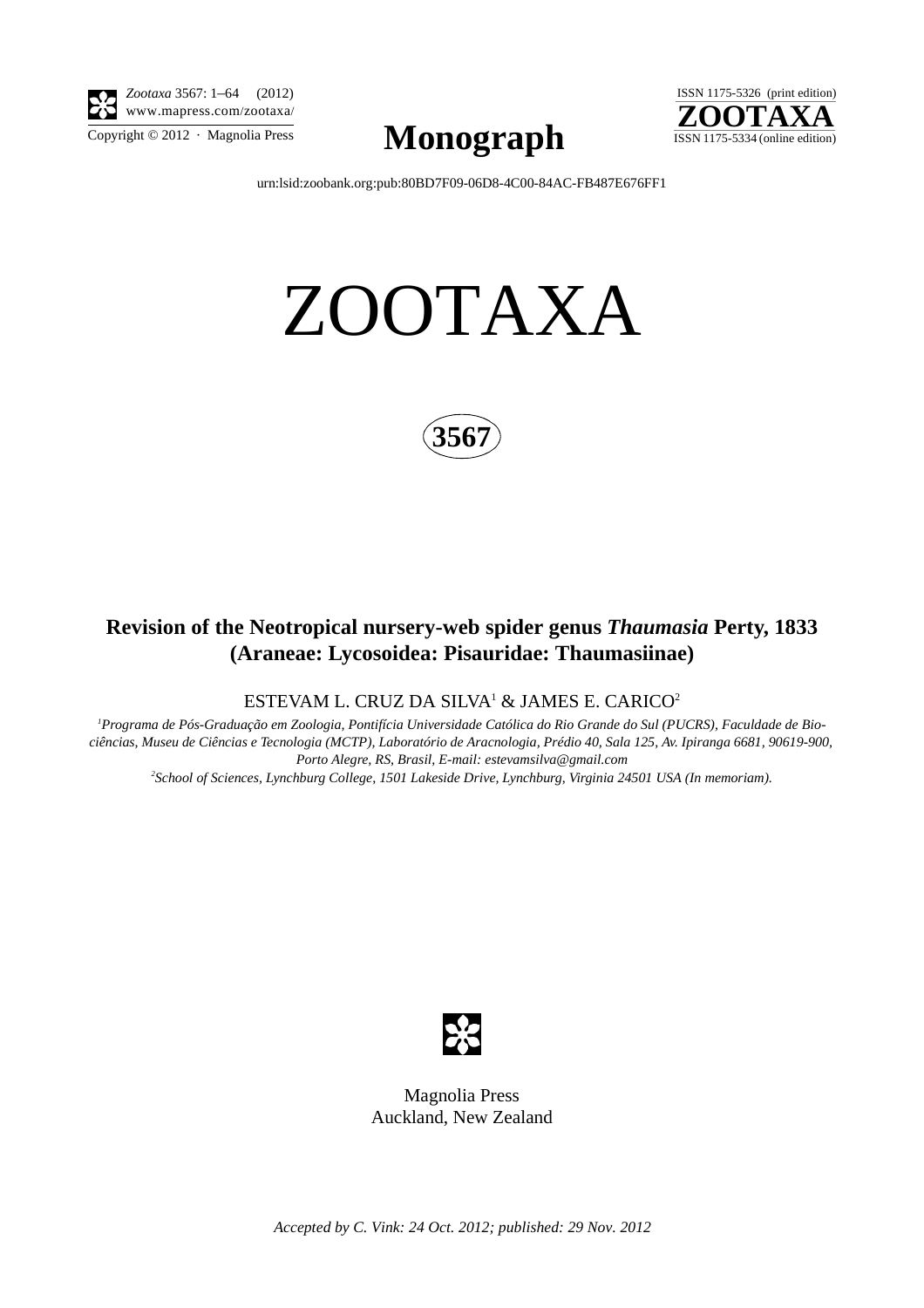## ESTEVAM L. CRUZ DA SILVA & JAMES E. CARICO **Revision of the Neotropical nursery-web spider genus** *Thaumasia* **Perty, 1833 (Araneae: Lycosoidea: Pisauridae: Thaumasiinae)** (*Zootaxa* 3567) 64 pp.; 30 cm.

29 Nov 2012

ISBN 978-1-77557-060-8 (paperback)

ISBN 978-1-77557-061-5 (Online edition)

FIRST PUBLISHED IN 2012 BY Magnolia Press P.O. Box 41-383 Auckland 1346 New Zealand e-mail: zootaxa@mapress.com http://www.mapress.com/zootaxa/

© 2012 Magnolia Press

All rights reserved.

No part of this publication may be reproduced, stored, transmitted or disseminated, in any form, or by any means, without prior written permission from the publisher, to whom all requests to reproduce copyright material should be directed in writing.

This authorization does not extend to any other kind of copying, by any means, in any form, and for any purpose other than private research use.

ISSN 1175-5326 (Print edition) ISSN 1175-5334 (Online edition)